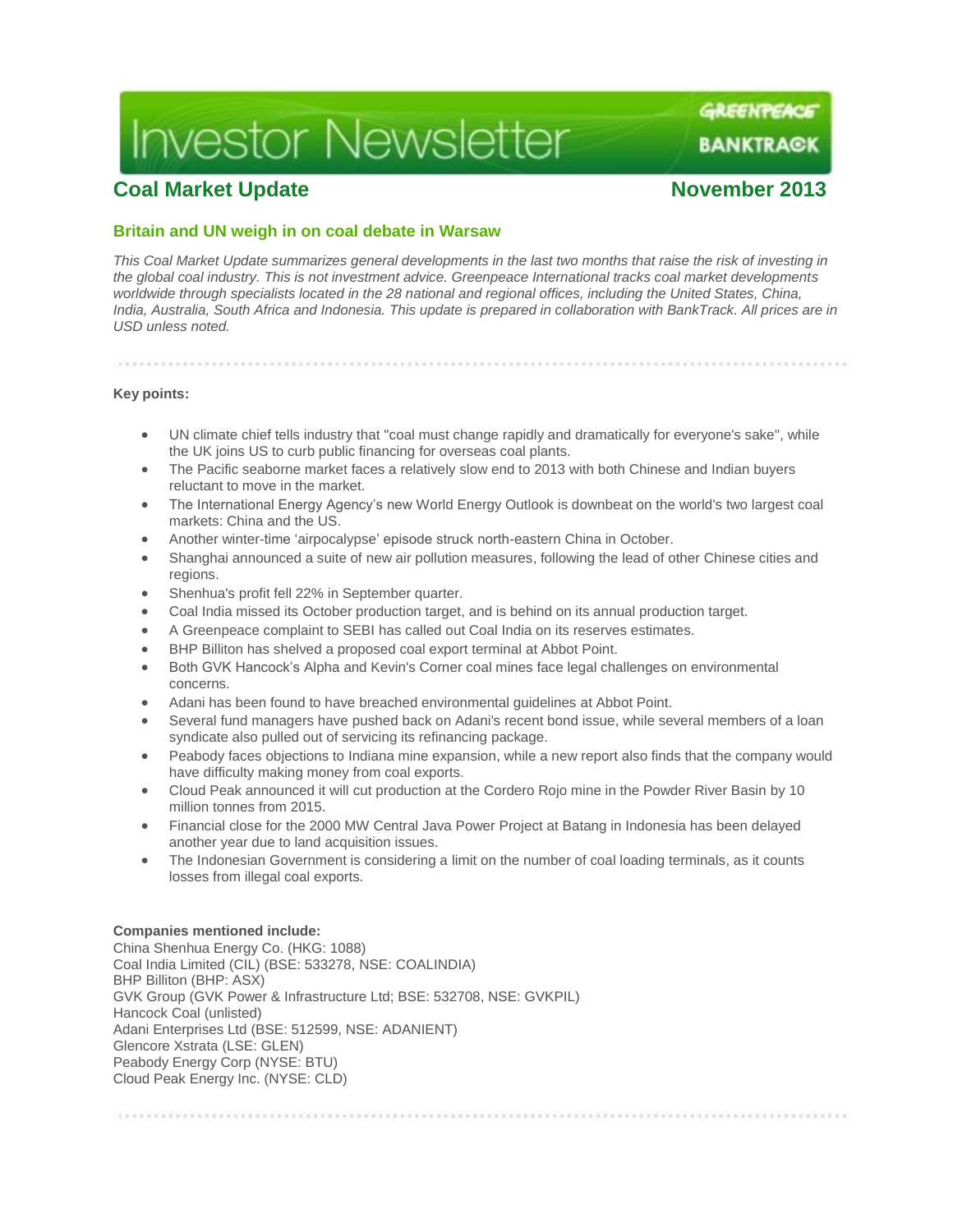## **Global**

**Update from Warsaw: UN climate chief tells industry that "coal must change rapidly and dramatically for everyone's sake", while the UK joins US to curb public financing for overseas coal plants** Britain has [announced](http://www.google.com/hostednews/afp/article/ALeqM5hPZaL1_Wkku3g0S3ms31ugznkd1g?docId=adefc08c-5657-46a9-baa6-7b3a3a231588) that it will join the United States in agreeing to end support for public financing of new coalfired power plants overseas except in rare circumstances, and that the two governments will work together to secure the support of other countries and Multilateral Development Banks to adopt similar policies. UK Energy and Climate Change Secretary Edward Davey, making the announcement at the UN climate talks in Warsaw, said that: "It is completely illogical for countries like the UK and the US to be decarbonising our own energy sectors while paying for coal-fired power plants to be built in other countries."

Earlier this week, speaking at the controversial World Coal Association's International Coal and Climate summit concurrently held in Warsaw, UN climate chief Christiana Figueres urged coal executives for [radical changes to the](http://unfccc.int/files/press/statements/application/pdf/20131811_cop19_coalassociation.pdf)  [industry](http://unfccc.int/files/press/statements/application/pdf/20131811_cop19_coalassociation.pdf) in order to help prevent the disastrous impacts of climate change, to which it is a major contributor. According to Figueres, some of the transformative changes required include:

- Closing all existing subcritical plants (which, in effect, is approximately three-quarters of total existing coalfired capacity);
- Implementing safe carbon capture and storage on all new plants, even the most efficient; and
- Leaving most existing reserves in the ground.

Figueres also encouraged coal companies to diversify beyond coal into other energy sources to minimise the risk of stranded assets, as well as to "honestly assess the financial risks of business as usual; anticipate increasing regulation, growing finance restrictions and diminishing public acceptance; and leverage technology to reduce emissions across the entire coal value chain."

#### **Pacific trade stalls on weaker China and India demand**

The Pacific seaborne market is facing a relatively slow end to 2013 with both Chinese and Indian buyers reluctant to move into the market. China's lower-priced and abundant domestic production has put the squeeze on imports in 2013, and local sources have [noted](http://www.reuters.com/article/2013/10/22/china-coal-idUSL3N0IC0WN20131022) the situation is unlikely to improve in 2014. Indian buyers have also gone quiet. The volatility of the Indian rupee as well as rising freight rates over the past few months have caused coal importers to demand further price cuts from coal exporters, according to Platts.

#### **IEA downbeat on outlook for coal**

The International Energy Agency's new [World Energy Outlook](http://www.worldenergyoutlook.org/) report presents a sobering picture of the future of coal, projecting a decline in the world's two largest coal markets: China and the US. In China, a slowdown in the rate of economic growth is leading to a marked deceleration both for growth in energy demand and growth in coal demand. Coal use in industry, which makes up nearly one-quarter of the country's total coal demand, increased by 4.5% in 2012, compared with 7.5% on average in the last decade. Demand in the power sector, which accounts for over half of China's coal demand, rose marginally, compared with double-digit growth rates in prior years.

In the United States, coal demand,declined by 11% in 2012, after falling by 2.5% per year over 2005-2011. As a result, global coal demand rose by less than 1% in 2012, compared with average growth of almost 5% per year over the past decade. Renewables and gas are expected to gradually displace coal for electricity generation as US environmental restrictions on coal burning become more stringent.

#### **China**

#### **'Airpocalyse' strikes north-eastern China**

A winter-time ['airpocalypse'](http://english.peopledaily.com.cn/90882/8433264.html) enveloped the city of Harbin in October with particle readings for PM2.5 reaching 1,000 micrograms per cubic meter, 40 times higher than deemed safe by the World Health Organisation. City officials blamed the pollution in part on the start-up of the city's coal-fired central heating system. Public protests over widespread air pollution earlier this year have prompted both central and provincial governments to announce measures to cut coal consumption.

#### **Shanghai announces new air pollution measures**

The main particle is a mean of the company of the company of the company of the company of the company of

Following the lead of other Chinese cities and regions, Shanghai announced its 2013-2017 [air pollution reduction](http://www.shanghai.gov.cn/shanghai/node2314/node2319/node12344/u26ai37168.html)  [plan](http://www.shanghai.gov.cn/shanghai/node2314/node2319/node12344/u26ai37168.html) in late October, with the aim of cutting PM2.5 pollution by 20% by 2017. The Shanghai Environmental Protection Bureau has [announced](http://usa.chinadaily.com.cn/china/2013-10/19/content_17044642.htm) that over 2,500 boilers and 300 industrial furnaces using coal will be closed down or converted to gas by 2015 and coal-firing banned in 2017. However, unlike the absolute reduction targets Beijing,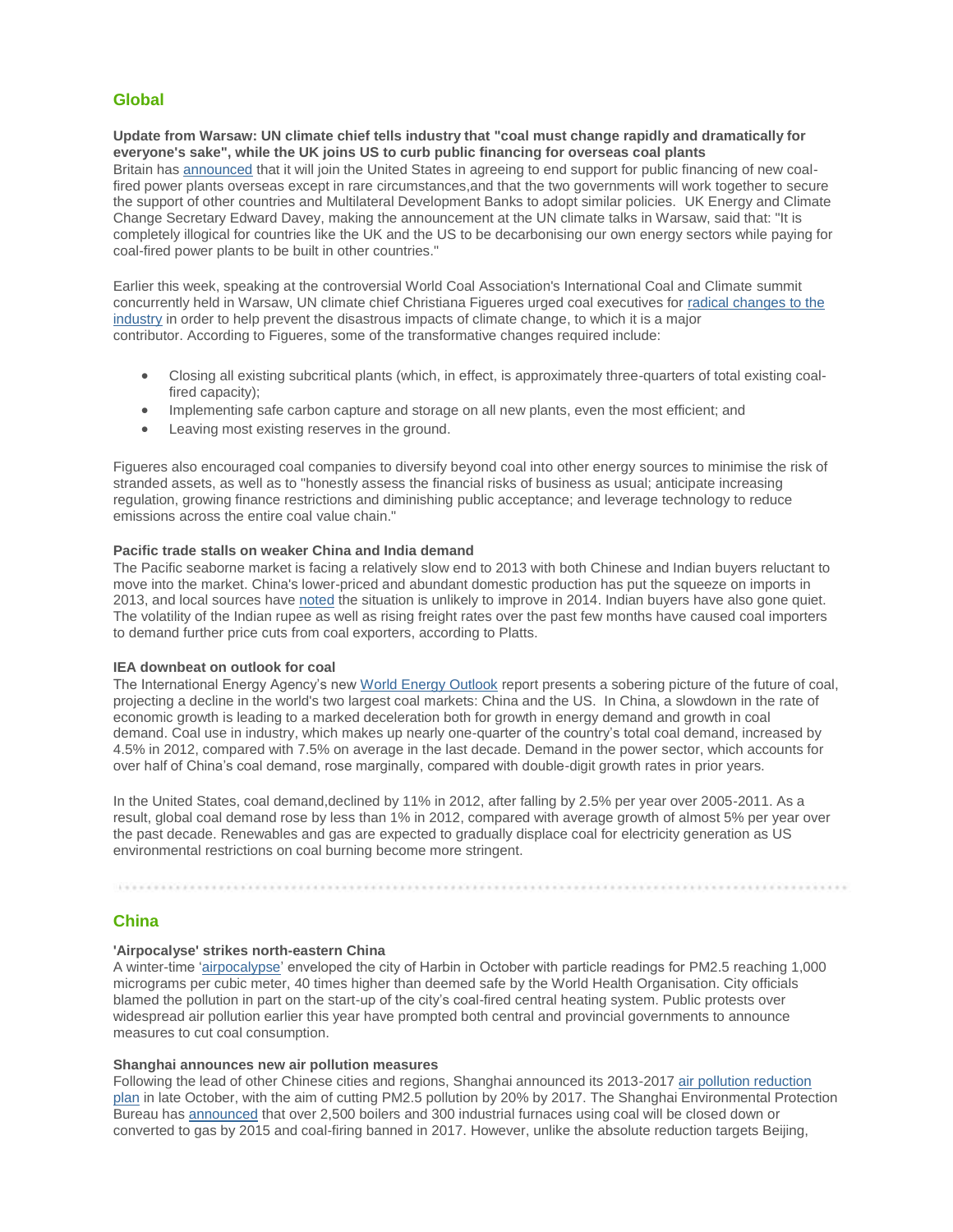Tianjin, Hebei and Shandong regions have committed to over the next five years, Shanghai's plan does not commit to a numeric reduction target. It does promise, however, to develop an implementation plan for reducing total coal consumption.

#### **Shenhua profit fall**

China Shenhua Energy Company, the largest coal producer in China, has [announced](http://in.reuters.com/article/2013/10/25/shenhua-results-idINL3N0IF2Y220131025) a 22% fall in profit for the September quarter. In the first nine months of the year coal prices fell by approximately 16% due to sluggish demand.

#### **India**

#### **Coal India misses October production target; behind on annual production target**

Coal India (CIL) produced 35.03 million tonnes (MT) of coal in October, missing its target of 40.82 MT for the month. Against its [output target](http://businesstoday.intoday.in/story/coal-india-misses-production-offtake-targets-for-october/1/200309.html) of 247.45 million tonnes for the first seven months of the current financial year, CIL produced 235.51 million tonnes of coal. CIL has missed its annual production target in each of the past four years.

#### **SEBI complaint calls out Coal India on its reserves estimates**

Greenpeace has lodged a [complaint](http://www.greenpeace.org/india/en/Blog/Campaign_blogs/coal-india-misleading-investors-destroying-fo/blog/46730/http:/www.greenpeace.org/india/en/Blog/Campaign_blogs/coal-india-misleading-investors-destroying-fo/blog/46730/) with the Securities and Exchange Board of India arguing that in its 2010 prospectus Coal India overstated its coal reserves by 16%. The complaint urges the board to penalise Coal India for not informing investors of its most recent and lower estimate. "We didn't consider it to be a significant development to be reported to the stock exchange," Coal India Chairman S. Narsing Rao [said.](http://www.business-standard.com/article/companies/coal-india-rubbishes-greenpeace-allegations-113092401090_1.html)

#### **Australia**

#### **BHP Billiton shelves proposed coal export terminal at Abbot Point**

BHP Billiton has officially [abandoned plans to develop a new \\$5 billion coal terminal](http://www.afr.com/p/business/companies/bhp_gives_up_on_abbot_point_terminal_lFxnkCigU5XvsXCxdMSGGJ) at Queensland's Abbot Point in response to the "persistent weakness in global coal markets", as current expansion of the Hay Point coal terminal would already meet demand. Utilisation rates at Queensland ports are only 65%, well below the 85% industry average, according to a recent [study](http://cpd.org.au/2013/11/too-many-ports/) by the Centre for Policy Development, and new capacity is forecast not to be needed until 2020 at the earliest. The company has also withdrawn the proposed Red Hill and Saraji East metallurgical coal projects from Queensland's environmental assessment process.

#### **GVK Hancock's Alpha coal mine faces legal challenges on environmental concerns**

Six parties consisting of land-holders and environmental organisations have [taken GVK Hancock to court,](http://www.abc.net.au/news/2013-10-25/land-court-hears-closing-arguments-alpha-coal-mine-project-case/5046002) objecting to the Alpha project's impacts on climate change, water and ecology. Water demand from the coal mine could use up to 175 billion litres of groundwater over the next 30 years. A decision from the Queensland Land Court is expected before the end of the year.

#### **Kevin's Corner coal mine approval subject to more than 70 conditions**

Far from a green light, the Federal environment minister's [approval of GVK](http://www.theguardian.com/environment/2013/nov/04/green-groups-legal-kevins-corner) Hancock's [Kevin's Corner mine](http://www.theguardian.com/environment/2013/nov/04/green-groups-legal-kevins-corner) [is subject](http://www.theguardian.com/environment/2013/nov/04/green-groups-legal-kevins-corner)  [to more than 70 conditions.](http://www.theguardian.com/environment/2013/nov/04/green-groups-legal-kevins-corner) The conditions range from provisions designed to protect threatened species to developing an adequate water monitoring and management plan. The adjoining 'sister' mine Alpha is already locked into a legal battle over water supply and other environmental concerns. Kevin's Corner may attract similar attention from civil society groups. One objection was lodged just three days after the environment minister's approval.

#### **Adani in breach of environmental guidelines at Abbot Point**

The Australian Financial Review found Adani's contractors [broke environmental rules](http://www.afr.com/p/national/adani_in_breach_of_green_guidelines_teLsDKPdouu9TowXE41n1J) nine times and were only 'partially compliant' another 20 times when building a storm-water return dam at Abbot Point. Breaches included failures to follow approved procedures for water monitoring and vegetation removal at the site. This news comes as Adani seeks approval to expand its Abbot Point terminal. Another Adani Group company, Adani Mundra Ports and SEZ, is currently facing claims and possible penalty from India's Ministry of Environment and Forestry for a list of environmental breaches in the state of Gujarat.

#### **Adani bond issue not as rosy as it looks**

Several fund managers have pushed back on Adani's recent A\$500m bond issue, with some reportedly concerned over its low BBB- credit rating, and also the fact it is a private company without name recognition. The issue fell short of its target of raising A\$750m as part of a package to [refinance its](http://www.ifrasia.com/reality-check-for-aussie-debt/21116788.article) [A\\$1.25 billion debtf](http://www.ifrasia.com/reality-check-for-aussie-debt/21116788.article)rom buying the Abbot Point coal terminal. Also, five members of a syndicate (Bank of Tokyo-Mitsubishi UFJ, Mizuho Bank, NAB, OCBC Bank and Standard Chartered) which were to contribute to the remainder of the debt package pulled out, increasing the